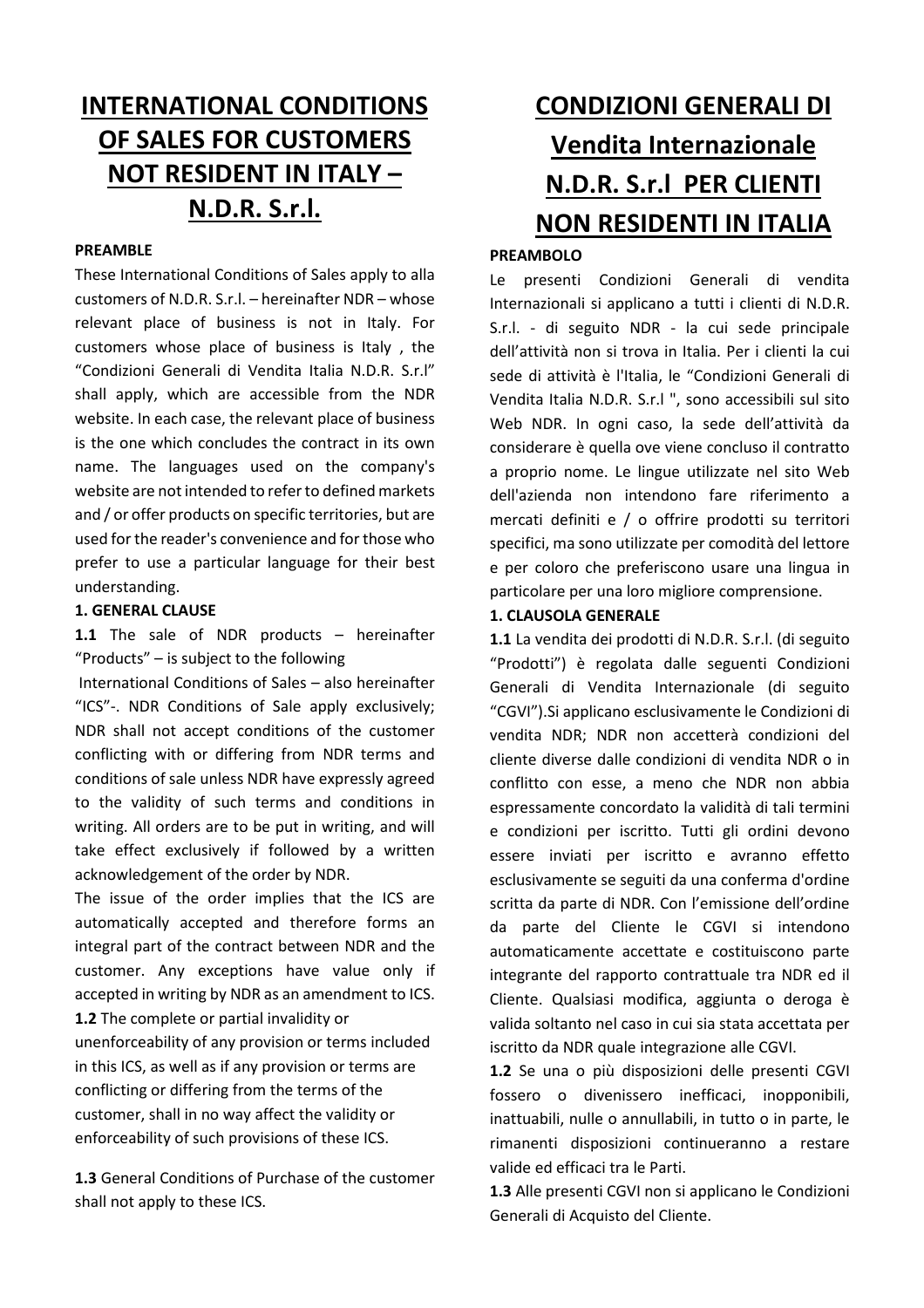**1.4** Following Conditions of Sale shall apply only to entrepreneurs and companies.

**1.5** The Italian version of these ICS, as set forth hereunder, is expressly agreed on as solely authoritative.

The English version is for working purposes only and not legally binding; it is not part of the contract.

**1.6** These ICS are governed by the United Nations Convention on the International Sales of Goods (Vienna 1980) and, with respect to questions not covered by such Convention by the laws of Italy

**1.7** Unless otherwise stated in the confirmation of order, place of performance is at NDR place of business.

**1.8** Any reference made to trade terms (such as EXW, CIP, etc.) is deemed to be made to Incoterms published by the International Chamber of Commerce and current at the date of conclusion of the contract with Costumer.

**1.9** NDR advice the customer to assess the safety of the supply chain in his sphere of influence and, if required, to improve it. The compliance with the regulations of the Anti-Terrorism Ordinance, Dual-Use Regulation and the Foreign Trade Regulation should be respected. All necessary available measures must be taken to ensure maximum security of the supply chain.

#### **2. CONTRACT VALIDITY-SUSPENSION-RESOLUTION**

2.1 Sale is concluded only after NDR approval in writing of the order received by the Customer, or if NDR starts to perform the order. In this last case, without prejudice to the previous statement, the ICS will be deemed accepted by the Customer even in the event, that no order is placed.

**2.2** NDR is entitled to suspend the performance of his obligations as long as, in NDR's opinion there are grounds for concern that the customer will wholly or partially fail to fulfill his obligations in accordance with the contract. In particular, the right to suspend arises if the customer insufficiently performs his obligations to enable payment to NDR or a third party or pays late or if the limit set by a credit insurance has been exceeded, or will be exceeded with the forthcoming delivery, or in the event that a credit insurance reviews the credit limit or cancels it.

**1.4** Le seguenti condizioni di vendita si applicano solo agli imprenditori e alle società.

**1.5** La versione italiana di queste CGVI, come indicato di seguito, è espressamente stabilita come l'unica autorevole.

La versione inglese è solo a scopo illustrativo e non legalmente vincolante; non fa parte del contratto. **1.6** Queste CGVI sono regolate dalla Convenzione delle Nazioni Unite sulle vendite internazionali di merci (Vienna 1980) e per le questioni non coperte da tale Convenzione dalle leggi italiane.

**1.7** Salvo quanto diversamente indicato nella conferma d'ordine, il luogo di esecuzione è presso la sede della attività di NDR.

**1.8** Qualsiasi riferimento a termini commerciali (come EXW, CIP, ecc.) sono riferiti agli Incoterms pubblicati dalla Camera di commercio Internazionale e correnti alla data di conclusione del contratto con il cliente.

**1.9** NDR consiglia al cliente di valutare la sicurezza della catena di approvvigionamento nella sua sfera di influenza e, se necessario, di migliorarla. È necessario rispettare le disposizioni antiterrorismo, il regolamento Dual-Use e sul commercio estero. Devono essere prese tutte le misure necessarie per garantire la massima sicurezza della catena di approvvigionamento.

# **2.VALIDITA', SOSPENSIONE E RISOLUZIONE DEL CONTRATTO**

**2.1** La vendita si intende conclusa nel momento in cui NDR abbia confermato per iscritto l'ordine pervenuto dal Cliente ed in ogni caso quando NDR abbia dato inizio alla esecuzione della commessa. In quest'ultima ipotesi le CGVI si riterranno accettate dal Cliente anche in assenza di ordine.

**2.2** NDR avrà facoltà di sospendere l'esecuzione dei contratti disciplinati dalle presenti CGVI, finché NDR giudichi che vi possa essere il pericolo che il cliente non rispetti parzialmente o totalmente gli obblighi contrattuali. In particolare, NDR ha diritto di sospensione al cliente che insufficientemente adempie agli obblighi di pagamento a NDR o a terzi o paga in ritardo o se è stato superato il plafond fissato dall'assicurazione del credito, o sarà superato con la prossima consegna, oppure nel caso in cui l'assicurazione riveda o annulli i limiti di copertura.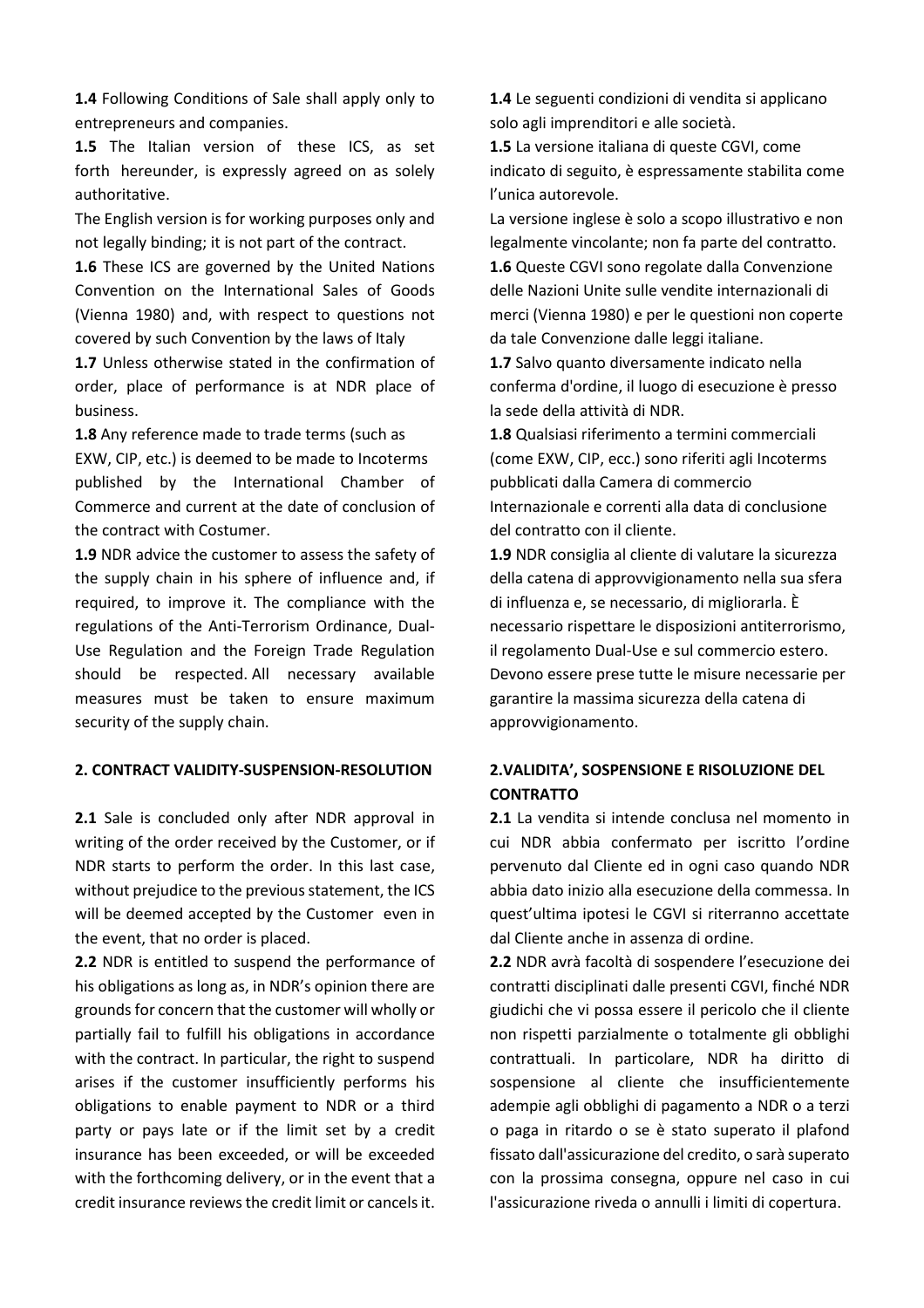**2.3** NDR is entitled to suspend the execution of the contracts governed by these ICS, upon the occurrence of any event likely to cause a reduction in the Customer's solvency guarantees or a change in its corporate asset or in its capital conditions such as to endanger the attainment of the customer obligations or not appreciated by NDR , unless that an appropriate guarantee is given and accepted by NDR and in the limits in which this guarantee does not conflict with mandatory rules.

Instead of suspending performance, NDR is entitled at his own discretion, to make future deliveries, if adequate warranty is given by the Customer and approved by NDR.

NDR is not required to continue with performance of his obligations, if an assurance given by the customer to avoid the suspension does not provide adequate security or could be challenged

#### **3. RISKS AS TO PRICE, PERFORMANCE, DELIVERY**

**3.1** Terms of delivery, calculated in working days, start from the date of the acceptance of the order by NDR, provided that NDR has received all necessary data and elements to perform the sale (import, customs clearance, security, transit, etc.). **3.2** Unless otherwise agreed in writing between NDR and the customer, delivery of products is "ex works" from the Italian plant, therefore – without being necessary for NDR to give notice – risks pass to customer as soon as the loading of the products has begun (even at the premises of NDR), during the transportation of the products, and until title of the goods has passed to the customer. The loading of the goods is part of the customer's obligation. The agreement of other Incoterms or clauses (such as "free delivered" or similar) merely involves a variation of the provisions as to the transportation and transportation costs. Besides that, provisions produced in this ICS remain applicable. Delivery terms, without prejudice to the case of force majeure, are those indicated in the order confirmation or the deadlines otherwise set in writing between the Parties. Under no circumstance a delay may constitute a reason for cancellation of the order, compensation claims or damage claims, such as loss of profit, nor the goods can be refused for these reasons.

**2.3** NDR ha il diritto di sospendere l'esecuzione dei contratti regolati da queste CGVI, al verificarsi di qualsiasi evento suscettibile di causare una riduzione delle garanzie di solvibilità del Cliente o una modifica dell'asset e/o delle sue condizioni patrimoniali non graditi ad NDR e/o che NDR ritenga possano mettere in pericolo il raggiungimento degli obblighi del cliente, salvo che sia prestata idonea garanzia di gradimento per NDR e nei limiti in cui ciò non contrasti con norme imperative

Invece di sospendere le prestazioni, NDR ha il diritto, a sua discrezione, di effettuare consegne future, se il Cliente fornisce un'adeguata garanzia approvata da NDR.

NDR non è tenuta a proseguire con l'adempimento dei suoi obblighi, se la garanzia, fornita dal cliente per evitare la sospensione, non fornisce una sicurezza adeguata o potrebbe essere contestata.

#### **3. CONSEGNA E PASSAGGIO DEL RISCHIO**

**3.1** Il termine di consegna, calcolato in giorni lavorativi, decorre dalla data di accettazione dell'ordine da parte di NDR, sempreché siano pervenuti a NDR tutti i dati occorrenti per la corretta esecuzione della vendita.

**3.2** Fatto salvo diversa pattuizione scritta tra NDR ed il Cliente, la consegna dei Prodotti è effettuata ex-works , ovvero presso i magazzini di NDR e quindi, senza che NDR sia obbligata a notificarlo al Cliente, ogni rischio e pericolo si trasmettono al Cliente dal momento della consegna dei Prodotti al vettore o spedizioniere e sono a carico esclusivo del cliente anche durante il trasporto e finché ne diventa proprietario. Il ritiro ed il carico delle merci fa parte degli obblighi del cliente. L'accordo con altri Incoterms o clausole (come "consegne gratuite" o simili) comporta semplicemente una variazione delle disposizioni relative al trasporto e alle spese di trasporto. A parte questo, restano applicabili tutte le disposizioni delle presenti CGVI. I termini di consegna, fatto salvo il caso di forza maggiore, sono quelli indicati nella conferma d'ordine o fissati da diversa pattuizione scritta tra le Parti. Nessun ritardo può costituire motivo per la richiesta di annullamento dell'ordine o di risarcimento di danni o di mancati utili, né la merce può essere rifiutata per tale causa.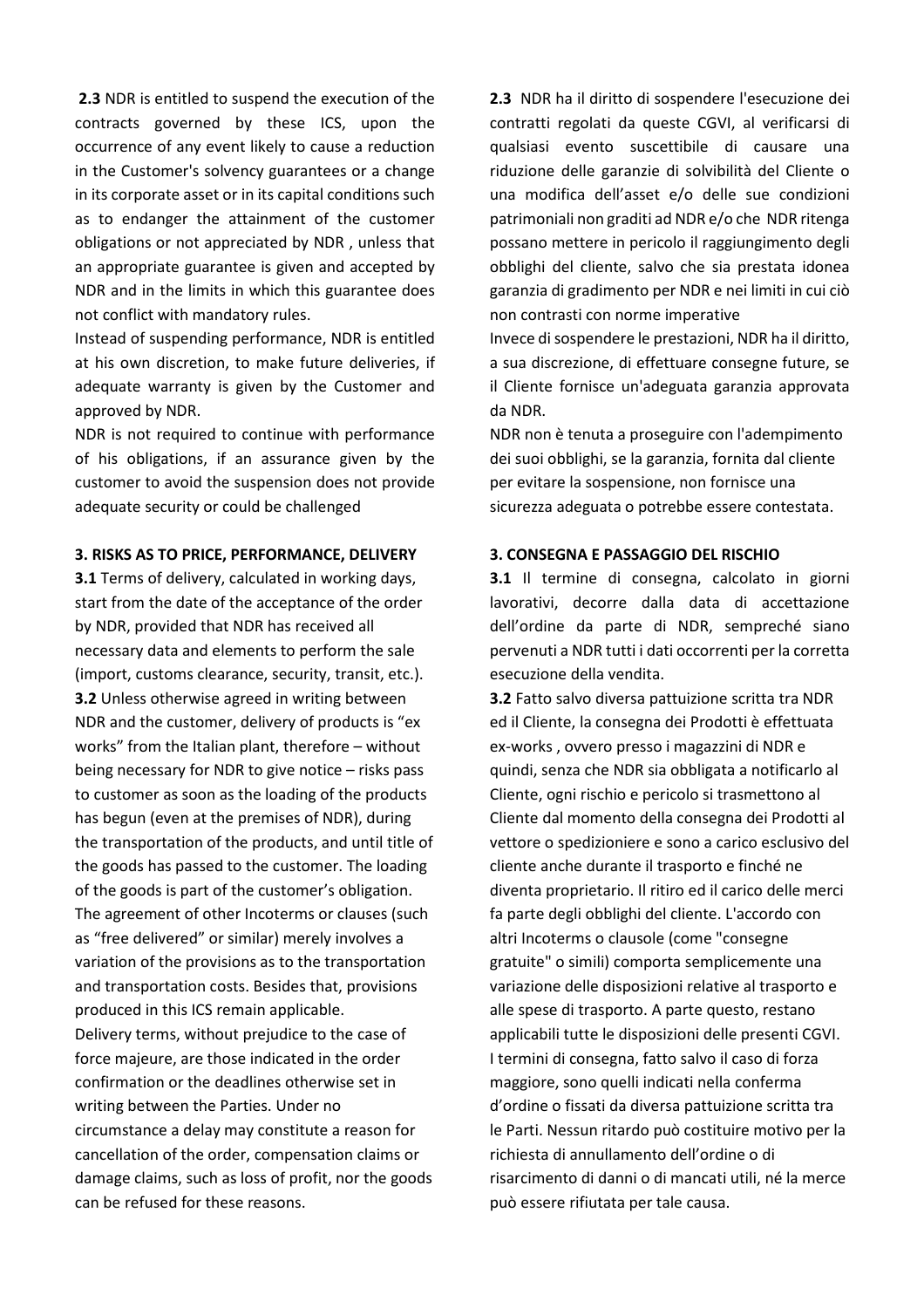Any commitment by NDR shall be subject to NDR's ability of being supplied of the necessary raw materials. If the Customers requires a particular mode of transport, he shall pay the resulting extra costs.

**3.3** Unless otherwise agreed in writing, claims or complaints related to differences in quantity, quality and in general lack of conformity of the products must be notified to NDR within 8 days from delivery, and in any case before they are used for further work-cycles or resold. In absence of such timely notification products will be deemed accepted by the customer, who will be subsequently debarred from any right to any claim related to differences in quantity, quality and in general lack of conformity of the product. **3.4** In the event of any sort of insolvency or bankruptcy proceedings or criminal act procedures, arising out or in connection with contracts to which these ICS apply (including their validity, invalidity, violation or cancellation as well as other disputes arising out of the business relationship between NDR and the customer), NDR is entitled to suspend the performance without notice, reserving the right of immediate termination of the contract and give notice to the customer to immediately return the goods, as set forth in clause 6 ("Payment and title of the products").

NDR reserves the right to charge the Customer of the costs already incurred by NDR.

Without prejudice tho the previous sentence, NDR reserves the right to claim for greater damages ; in that event all credits granted to the Customer shall be immediately paid in cash.

#### **4 PRICES**

**4.1** Prices are in EURO, ex works (NDR warehouse), unless otherwise agreed in writing between the parties, without VAT. Prices are based on the current price list at the time of the offer and / or order confirmation. Duties, taxes, fees, freight, handling, logistic and any other additional cost are always excluded from the base price.

**4.2** In the event of a price increase of raw materials, labour costs, changes in interest and/or exchange rates ,ancillary costs evidenced from the market, NDR reserves the right to adjust the prices accordingly, even if these prices had been

Ogni impegno di NDR è comunque subordinato alla possibilità di approvvigionamento delle materie prime necessarie. Qualora il Cliente richieda una forma particolare di trasporto egli dovrà sostenere anche i maggiori costi che ne derivano.

**3.3** Salvo diverso accordo scritto, eventuali reclami riguardanti la quantità, la qualità e/o il tipo dei prodotti venduti dovranno essere comunicati per iscritto alla NDR entro 8 giorni dalla loro consegna e in ogni caso prima che essi vengano rivenduti o utilizzati per successivi cicli di lavorazione. In difetto di tale comunicazione, i prodotti si intenderanno definitivamente accettati da parte del Cliente, che decadrà dal diritto di opporre eccezioni sulla quantità, sulla qualità e/o sul tipo di prodotti consegnati.

**3.4** Nel caso di apertura di procedure penali, concorsuali, di fallimento o di concordato, o di qualsiasi altro mutamento delle condizioni patrimoniali, di difficoltà di pagamento o di mora del Cliente , derivanti o connessi a contratti ai quali si applicano questi CGVI (inclusa la loro validità, invalidità, violazione o cancellazione, nonché altre controversie derivanti dal rapporto commerciale tra NDR e cliente), NDR, oltre a sospendere le forniture immediatamente, si riserva il diritto di chiedere la risoluzione automatica del contratto, senza preavviso alcuno, e con riserva di pretendere in garanzia la restituzione della merce di cui conserva la proprietà ai sensi dell'art. 6 ("Pagamento e riserva proprietà") e con riserva di addebito delle spese già da NDR sostenute e dei maggiori danni eventualmente subiti. In questo caso i crediti ancora esistenti acquistano scadenza immediata.

#### **4 PREZZI**

**4.1** Salvo diverso accordo scritto, i prezzi sono in euro, ex works (franco fabbrica) presso magazzini NDR, I.V.A. esclusa e sono basati sui listini in corso al momento dell'offerta e/o della conferma d'ordine. Da essi sono sempre esclusi i costi per dazi, imposte, bollo, nolo, dogana, trasporto, movimentazione, stoccaggio e qualsiasi altro costo addizionale.

**4.2** In caso di aumento dei costi delle materie prime, mano d'opera, variazioni dei tassi di interesse e/o tassi di cambio, costi accessori, desumibile dal mercato, NDR ha diritto di adeguare i prezzi, anche nel corso della fornitura stessa ed anche se i prezzi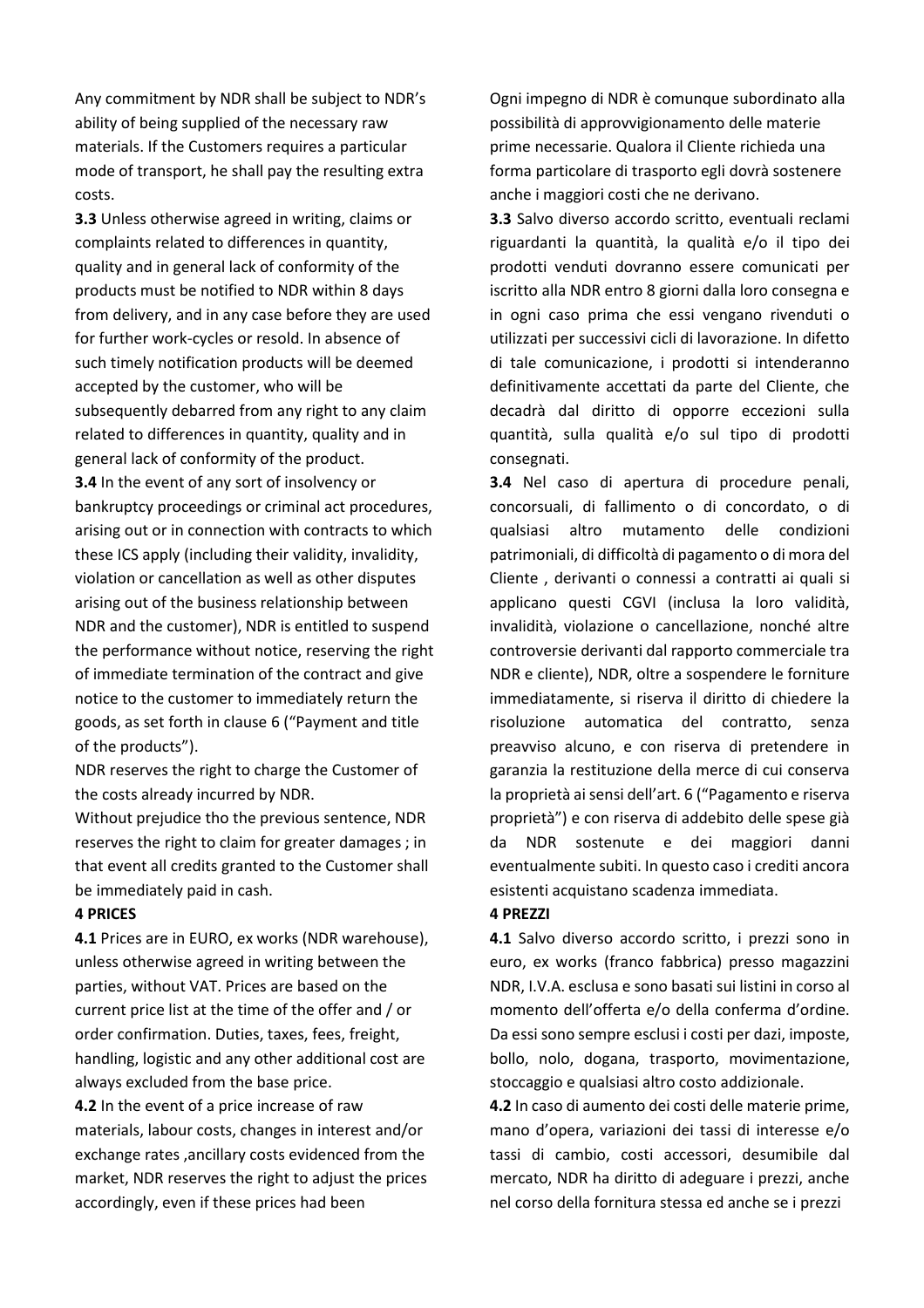agreed in the original order.

**4.3**. In presence of postponed deliveries and/or back order deliveries, NDR reserves the right to sell the products according to the price list in force at the moment of delivery, unless a different deal is made in writing.

#### **5 INVOICING AND DELIVERY NOTE**

Invoice is issued once the products are ready for delivery. Such invoice shall be equivalent to a delivery note.

#### **6 PAYMENT AND TITLE OF THE PRODUCTS**

**6.1** In order to be valid, payment shall be made in full by Client to NDR headquarter within 30 days invoice date, unless a different deal is made in writing on the order confirmation. Payment shall be done within the terms agreed, even in the event of a delay of the date of delivery, due to reasons beyond the control of NDR.

Payment may not be suspended without the written approval of NDR, even in presence of a partial shipment in progress.

**6.2** In the event of late payment the customer will be required to compensate the damage and obliged to pay to NDR the interest for on arrears, without prejudice to the right of NDR to reserve the right of immediate termination of the contract.

Interest for arrears will be equal to the rate of interest of the European Central Bank, increased by 7 (seven) points, in addition to the cost incurred by NDR for the recovery of the due sums, without prejudice to NDR to demand compensation for any greater and/or additional damages.

In the event that customer does not pay within the time allowed, NDR reserves the right to suspend immediately the execution of any sale contract with customer, until customer has settled his debt with NDR in full.

**6.3** In presence of deferment of payment, any single case of default , even partial default, by Customer will grant NDR the right to withdraw the benefit of all deferments and NDR will be granted the right to claim the immediate settlement of all credits

sono già stati accordati nell'ordine iniziale.

**4.3** Per le consegne differite nel tempo e/o per le consegne di ordini arretrati e/o inevasi, NDR si riserva di fatturare secondo i prezzi e/o listini in vigore al momento della consegna, salvo espressa pattuizione contraria.

#### **5 FATTURAZIONE E AVVISO DI SPEDIZIONE**

La fattura viene emessa a merce pronta per la spedizione e vale per il Cliente quale avviso di spedizione.

#### **6. PAGAMENTO E RISERVA DI PROPRIETÀ**

**6.1** Il pagamento per essere valido e liberatorio deve essere effettuato dal Cliente per intero presso la sede di NDR entro 30 giorni data fattura, fatto salvo diversa pattuizione scritta nella conferma d'ordine. Il pagamento deve essere effettuato entro il termine convenuto anche se la consegna viene ritardata per ragioni di trasporto e/o per cause non imputabili a NDR e non potrà essere sospeso in assenza di autorizzazione scritta di NDR anche nel caso di parziale residua fornitura in corso.

**6.2** Nel caso di ritardato pagamento il Cliente sarà tenuto, ferma restando la facoltà di NDR di poter risolvere il contratto e richiedere il risarcimento del danno, a corrispondere gli interessi di mora pari al saggio d'interesse della Banca Centrale Europea pubblicato sulla G.U. italiana (cosiddetto "tasso refi") maggiorato di sette punti percentuali, oltre al risarcimento dei costi di recupero delle somme non tempestivamente corrispostegli, salvo per NDR il diritto a richiedere il risarcimento del maggior danno e danni aggiuntivi . Nel caso in cui il Cliente non provveda al pagamento nei termini convenuti, NDR ha facoltà di sospendere immediatamente l'esecuzione di ogni contratto concluso con il Cliente, sino a che quest'ultimo non abbia provveduto all'integrale pagamento.

**6.3** Nelle dilazioni di pagamento l'inadempimento del cliente, anche parziale, autorizza NDR a far decadere immediatamente il beneficio del termine oltre che dal contratto oggetto di inadempimento, su ogni altro contratto di vendita già concluso. Il Cliente accetta quindi di pagare immediatamente tutti i crediti a NDR, che ha facoltà di richiederlo.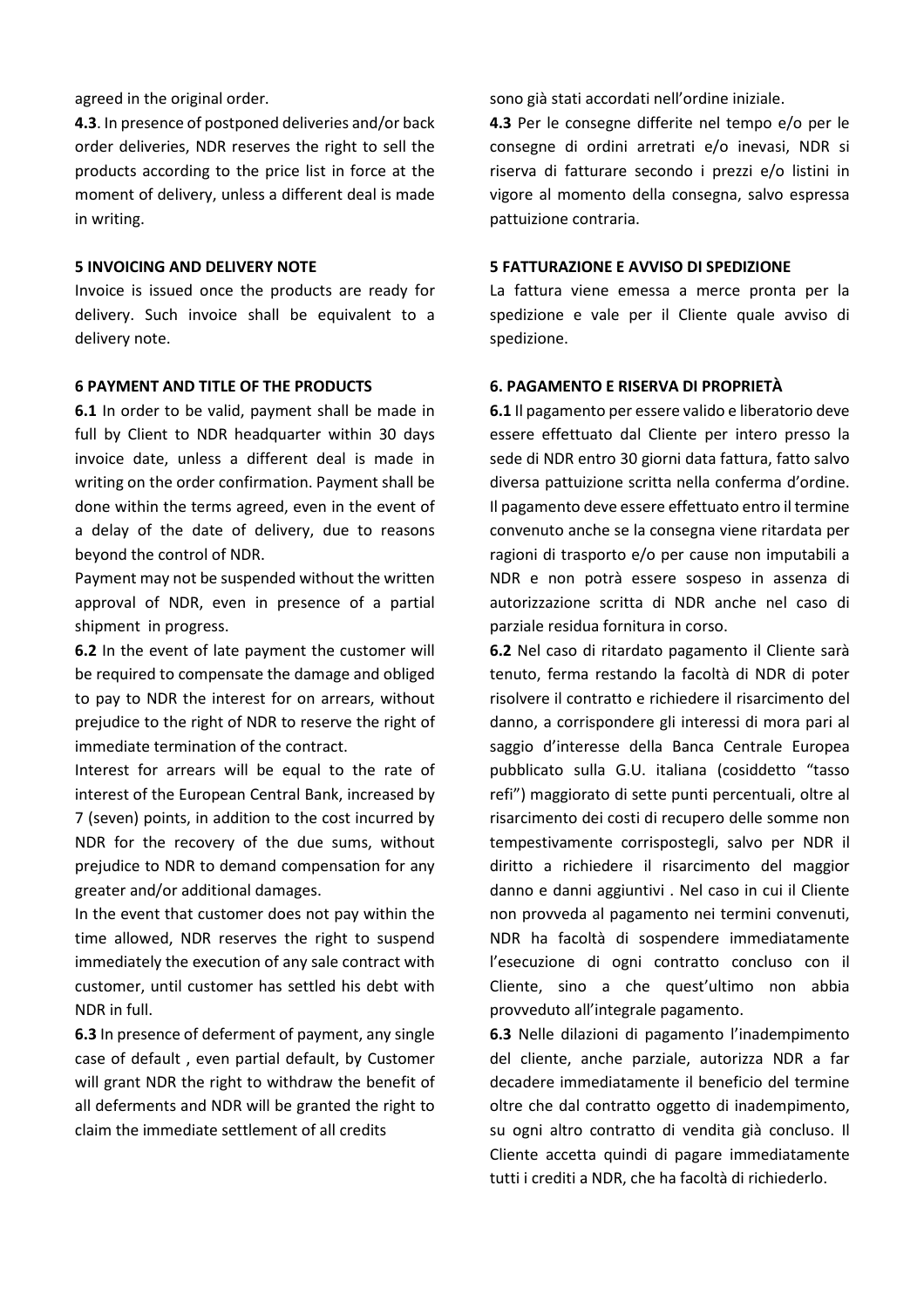**6.4** Customer takes note and accepts that NDR may transfer his credits arising from sales

**6.5** Customer takes note and accepts that NDR is allowed from the beginning to offset debts towards the customer with all receivables due from customer to NDR.

**6.6** It is also understood between the parties, that the goods remain property of NDR until the purchase price is paid in full, but the risk on the products is transferred to the customer upon delivery.

**6.7** NDR, if deemed necessary, can waive the above mentioned property rights, transfering them to the customer, by express written communication, before the payment in full of the goods .

**6.8** Without prejudice to the contents of the preceding paragraphs, if the Products are part of a complex system, the property rights will remain the same also in respect of the complex system and the assignment of the credit will be determined "pro rata" in respect to the value of the Products in relation of the value of the complex system.

**6.9** The Customer will be obliged to inform NDR in any event of seizure of products or Complex Goods on which serious retention of title as well as in any other hypothesis in which the NDR rights may be otherwise affected.

**6.10** The Customer must implement and put in place any act, behavior or fulfillment useful for the purposes of protecting the NDR products and rights deriving from this article.

# **7.WARRANTY, LIABILITY AND COMPLAINTS**

#### **7.1 Quality and limits of use.**

Products are designed and manufactured using the most advanced technology and quality standards as indicated by NDR. It is not possible to use the Products for purposes other than those according to which they have been designed and manufactured. NDR is therefore relieved from any responsibility for any reason – even as relates to "Product liability" – for any use outside the scope of the aforesaid limitations and /or for the normal "wear and tear" of the Products and /or for noises, vibrations or poor driving fluidity. Any alteration or modification to the Products made by the user may impair the safety of the Products and, in any case, will void the warranty of NDR.

**6.4** Il Cliente prende atto e accetta che NDR potrà cedere i crediti relativi alle forniture a lui destinate.

**6.5** Il Cliente prende atto del fatto che NDR è autorizzata fin da ora a compensare eventuali debiti verso il Cliente, con tutti i crediti che spettano a NDR.

**6.6** Resta inoltre convenuto tra le Parti che i Prodotti consegnati e/o oggetto di vendita restano di proprietà NDR sino al completo pagamento da parte del Cliente, ma il rischio sui prodotti si trasferisce al Cliente sin dal momento della consegna.

**6.7** NDR, ove lo riterrà opportuno, potrà rinunciare alla riserva di proprietà di cui ai punti precedenti e trasferire la proprietà dei prodotti al Cliente prima dell'intero pagamento, con comunicazione scritta.

**6.8** Fermo quanto disposto dai punti che precedono, in caso di incorporazione del prodotto in Beni Complessi, la riserva di proprietà opererà negli stessi termini sopra previsti anche in relazione al Bene Complesso e la cessione del credito s'intenderà riferita ad una quota proporzionale al valore del prodotto rispetto al valore del Bene Complesso.

**6.9** Il Cliente sarà tenuto ad informare NDR in ogni ipotesi di pignoramento di prodotti o Beni Complessi su cui gravi riserva di proprietà così come in ogni altra ipotesi in cui i diritti di NDR possano essere altrimenti pregiudicati.

**6.10** Il Cliente sarà altresì tenuto a porre in essere ogni atto, comportamento o adempimento utile ai fini della tutela dei prodotti e dei diritti di NDR derivanti dal presente articolo.

# **7. GARANZIE, RESPONSABILITÀ E RECLAMI 7.1 Qualità e limiti d'uso**

I Prodotti sono progettati e fabbricati nel rispetto della più elevata qualità e secondo le specifiche indicate da NDR.

Non è previsto un uso dei Prodotti diverso da quello per cui tali Prodotti sono stati progettati e fabbricati. NDR è quindi sollevata da ogni e qualsiasi responsabilità a qualsiasi titolo, anche di "Product Liability" derivante dall'utilizzo dei Prodotti fuori dalle predette limitazioni, e/o per la loro normale usura e/o problemi legati al comfort, alla presenza di rumori, vibrazioni o scarsa fluidità nella guida.

Qualsiasi modifica o manomissione ai Prodotti può compromettere la sicurezza degli stessi e, in ogni caso, invaliderà le garanzie fornite da NDR.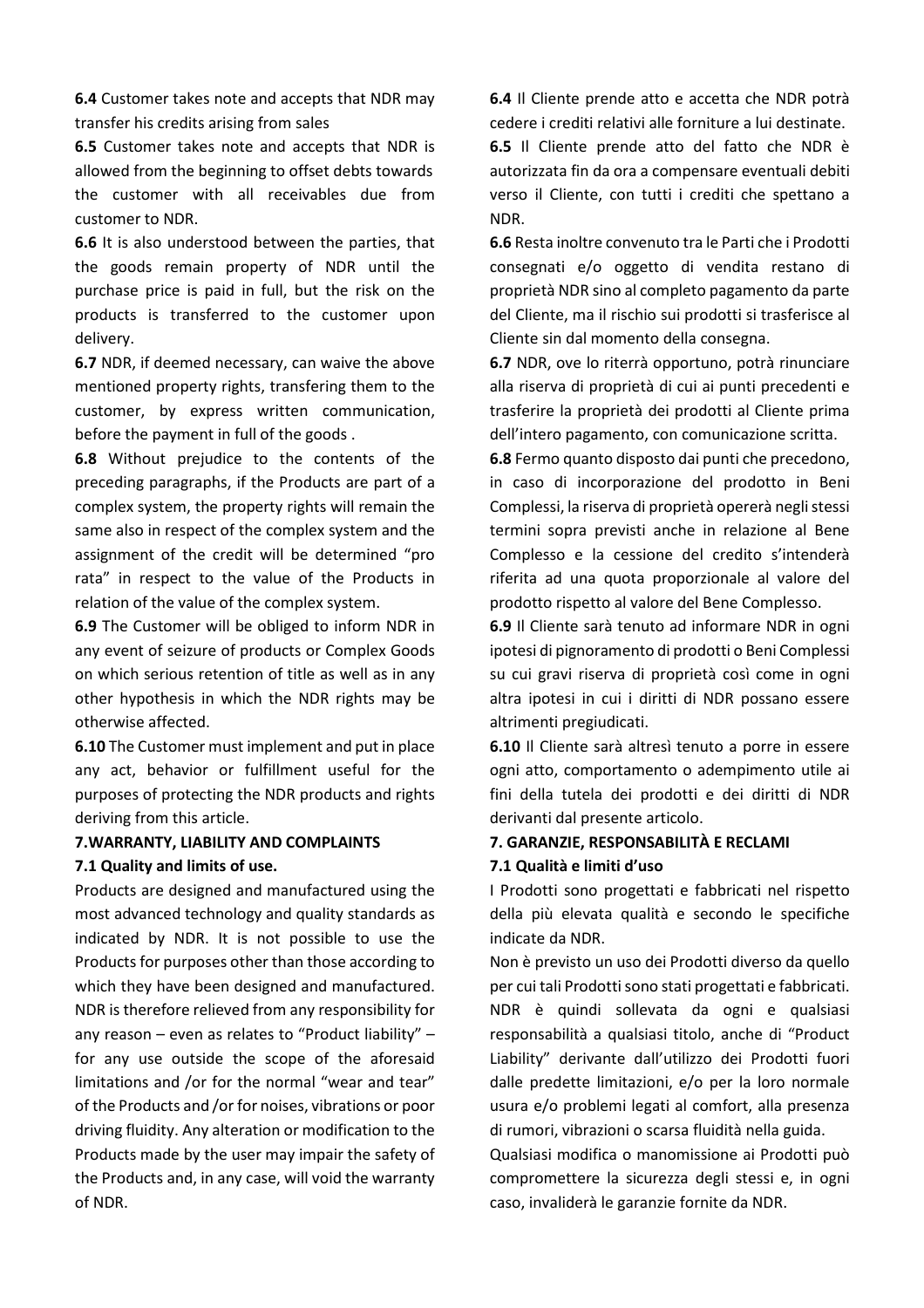#### **7.2 Installation and maintenance**

The Products must be installed by competent and highly experienced staff that carries out professional activity in the sector.

This staff must have received a specific training for the use to which the Products are intended.

Any installation instructions contained in the product packages (hereinafter: Instructions) will also need to be closely followed.

NDR is therefore relieved from any responsibility for any reason, including "Product Liability" resulting from non-compliance with instructions and/or for improper installation on the vehicle and/or for non-compliance and/or incorrect maintenance.

# **7.3 Contractual Warranty and Complaints**

NDR ensures that the Products are of excellent quality, free of defects concerning materials and manufacturing processes and correspond the state of technology and the specifications indicated by the Manufacturer himself.

If, upon receipt of the Products, the Customer discovers a fault or non-compliance, any complaints for flaws or defects he shall notify NDR in writing within 8 (eight) days, and in any case before reselling them, before deploying them for any further production cycles, or within any legally established period determined by law. The defective Products must be sent to the NDR Factory, with carriage paid by the Customer according to the instructions provided by NDR.

In particular the Customer must indicate for each item claimed:

- Type/product code;
- The date of installation of the product, mileage of the car at the time of installation and at the time of the discovery of the fault;
- Vehicle data (model, liter, engine code, chassis code, month annd year of production);
- Documents proving the purchase of the product (invoice or receipt);
- The name and address of the end user;
- Anomaly reported by the end customer;
- Description of the fault found by qualified staff.

NDR takes responsibility for the defects on Products supplied in the following way : for non-trivial defects of the Products NDR will remedy, in its sole discretion, repairing or replacing the faulty part, or with a compensation for the value of the product.

#### **7.2 Installazione e Manutenzione**

I Prodotti devono essere installati da personale competente ed altamente qualificato che svolga attività professionale nel settore e che abbia ricevuto una formazione specifica per l'uso a cui i Prodotti sono destinati.

Eventuali istruzioni di montaggio contenute nelle confezioni dei prodotti (di seguito "Istruzioni") dovranno altresì essere rispettate scrupolosamente. NDR è quindi sollevata da ogni e qualsiasi responsabilità a qualsiasi titolo, anche di "Product Liability" derivante dal mancato rispetto delle istruzioni e/o per l'impropria e/o non corretta installazione sul veicolo e/o per la mancata e/o non corretta manutenzione.

# **7.3 Garanzia Contrattuale e Reclami**

NDR garantisce che i Prodotti sono di ottima qualità, privi di difetti nei materiali e nella lavorazione e corrispondono alle specifiche indicate dal Produttore stesso.

Qualora al ricevimento dei Prodotti, il Cliente verifichi la non conformità, eventuali reclami per vizi e difetti apparenti e non dei Prodotti dovranno essere notificati per iscritto dal Cliente entro 8 (otto) giorni, e in ogni caso prima che essi vengano utilizzati per successivi cicli di lavorazione o rivenduti, o entro diverso termine stabilito dalla legge.

I prodotti difettosi dovranno essere resi a cura e spese del Cliente franco stabilimento NDR in base alle istruzioni fornite da NDR.

In particolare per ogni articolo reclamato il Cliente deve indicare:

- tipo/codice prodotto;
- data di montaggio del prodotto, km del veicolo al momento del montaggio e Km al momento del riscontro del difetto;
- dati del veicolo (marca, modello, cilindrata, codice motore, numero telaio, mese e anno di produzione);
- documenti comprovanti l'acquisto del prodotto (fattura o ricevuta);
- nome e indirizzo dell'utente finale;
- anomalia segnalata dal cliente finale;
- descrizione del difetto riscontrato da personale qualificato.

NDR si assume la responsabilità per i vizi su Prodotti forniti secondo le seguenti modalità: a fronte di difetti non irrilevanti della cosa porrà rimedio, a sua scelta, riparando o sostituendo i pezzi difettosi, oppure con un accredito per il valore del Prodotto.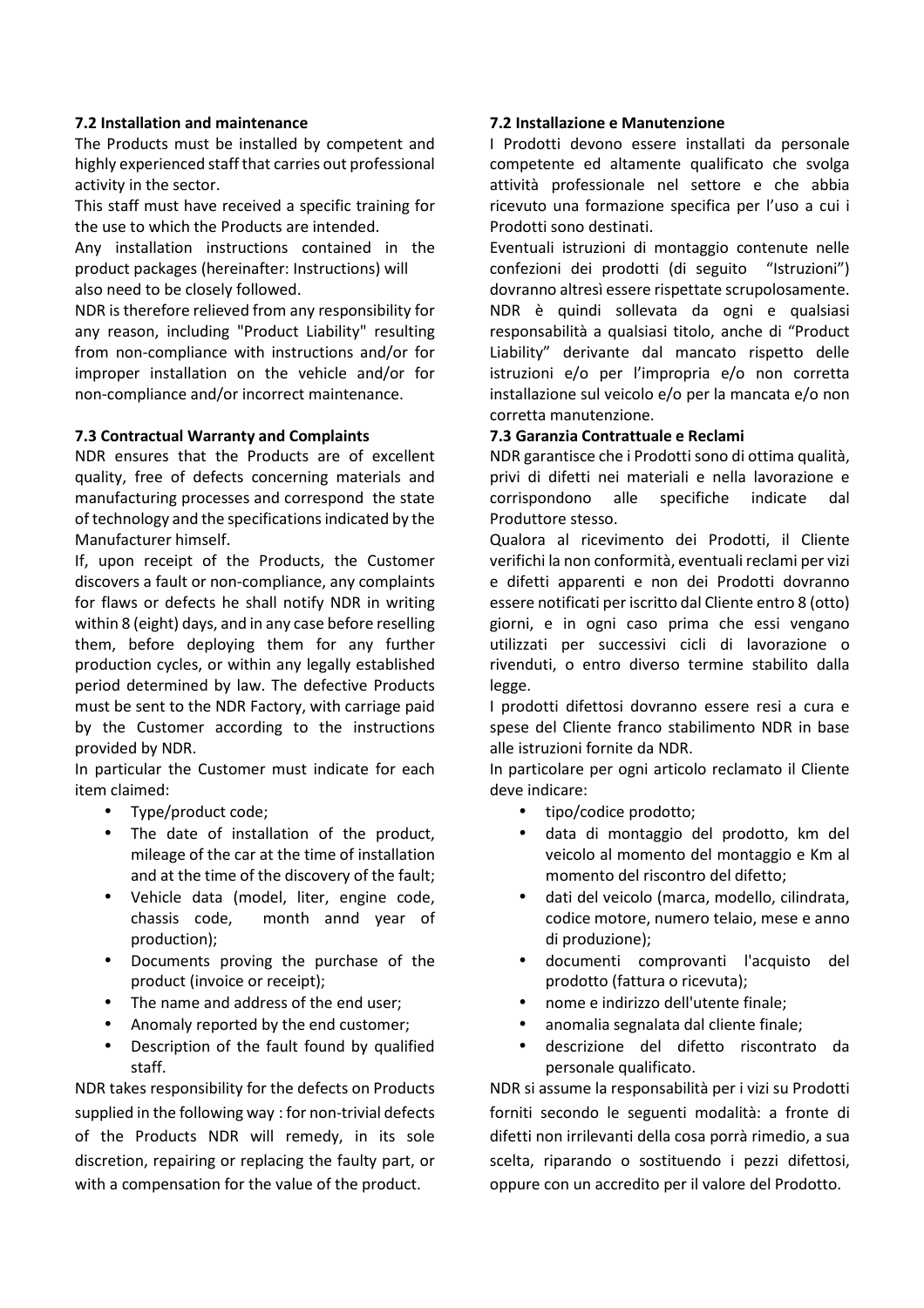The customer is entitled to terminate the contract or to reduce the price only if the repair or replacement of the defective part is not possible or has not been successful.

If the specifications of the Product supplied do not match to the agreed and essential specifications, the applicable law will prevail. However, NDR's liability is limited to the compensation of the damage that the agreed and essential specifications were intended to avoid, excluding the indirect damages. Other compensation is excluded except in cases where NDR is responsible of wilful misconduct or gross negligence.

Defective Products must be made available to NDR, which will provide timely instructions, including authorisations for the return of the product. The customer will be able to return the defective goods only with the authorization of NDR in writing. The Products must be in perfect state of preservation, in their original packaging and must not have been changed in any way or use, fitted or installed. NDR will verify in advance the state of the Products through images/photos/movies sent by the customer who commits to timely deliver the afore mentioned material of which he guarantees the authenticity. Any damage to third parties will have to be clarified. In the event that the customer does not submit the documentation and/or information requested under the previous paragraphs in the above terms, the warranty will not be applied and therefore NDR cannot be considered in any way responsible for the disputed faults.

Any replacement/compensation will take place only after NDR's Quality Control Office has verified the fault and has given its agreement.

In any case, the liability of NDR and its agents and/or distributors and/or any other NDR intermediary is limited to the maximum amount of the product's sale price. NDR does not offer guarantees, expressed or implied, that extend its responsibility beyond what is expressly stated in this text. No agent and/or distributors and/or any other NDR intermediary is authorized to offer additional guarantees than those contained in these ICS, unless under expressed written permission by NDR.

Il Cliente ha diritto alla risoluzione del contratto o alla diminuzione del prezzo solo nel caso in cui la riparazione o la sostituzione dei pezzi difettosi non siano possibili o non abbiano avuto buon esito.

Qualora le caratteristiche della merce fornita non corrispondano alle caratteristiche pattuite ed essenziali valgono le norme di legge.

La responsabilità di NDR è limitata al risarcimento del danno che le caratteristiche concordate erano destinate ad evitare, con esclusione dei danni indotti.

Sono esclusi altri più ampi risarcimenti salvo i casi in cui da parte di NDR ci sia dolo o colpa grave.

La merce difettosa dovrà essere tenuta a disposizione della NDR che provvederà a fornire tempestive istruzioni, ivi comprese le autorizzazioni all'eventuale restituzione del prodotto.

Il Cliente potrà restituire la merce contestata solo previa autorizzazione scritta di NDR.

I prodotti dovranno essere in perfetto stato di conservazione, nel loro imballo originale e non dovranno essere stati oggetto di montaggio o utilizzo che NDR potrà verificare preventivamente tramite la richiesta di immagini/foto/filmati da parte del Cliente che si impegna finora a fornire tempestivamente e garantisce per la loro autenticità.

Dovranno essere precisati gli eventuali danni arrecati a terzi.

Nel caso in cui il Cliente non provveda ad inviare nei termini sopraindicati la documentazione e/o le informazioni richieste ai sensi dei precedenti paragrafi, la garanzia prestata non troverà applicazione e pertanto NDR non potrà essere ritenuta in alcun modo responsabile per il difetto contestato.

Unicamente dopo che l'ufficio Controllo Qualità di NDR ne avrà constatato la difettosità, gli eventuali pezzi riconosciuti difettosi saranno sostituiti da NDR. In ogni caso la responsabilità di NDR e dei suoi agenti e/o distributori e/o ogni altro intermediario di NDR, è limitata all'importo massimo del prezzo di vendita del Prodotto.

NDR non offre garanzie, espresse o implicite, che estendano la propria responsabilità oltre a quanto espressamente indicato al presente articolo.

Nessun agente e/o distributori e/o ogni altro intermediario di NDR è autorizzato ad offrire garanzie ulteriori rispetto a quelle contenute nelle presenti CGVI, salvo espressa autorizzazione scritta da parte di NDR.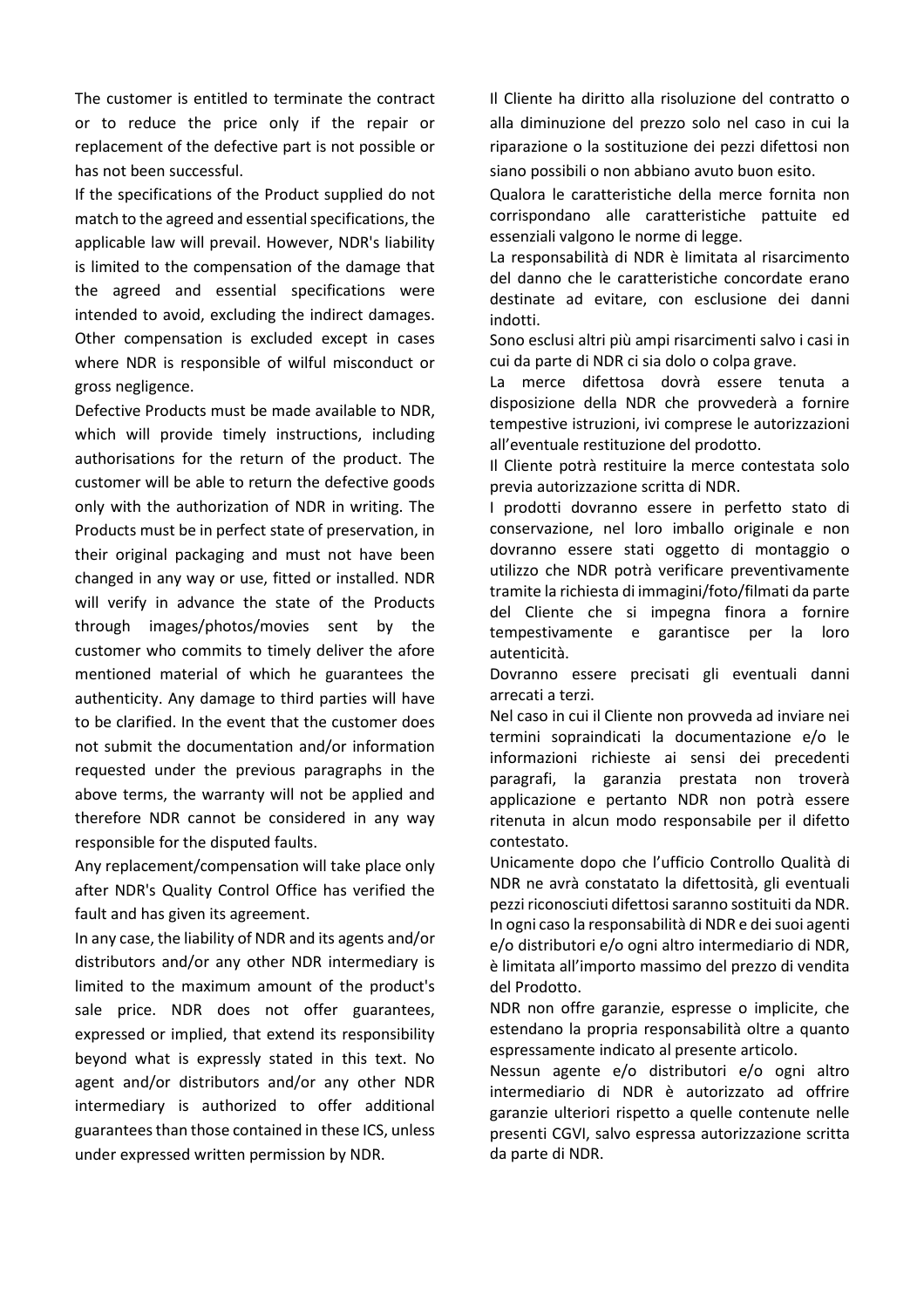It is also specified that for raw materials not expressly made by NDR, the same guarantees apply according to the Conditions of Sale that NDR receives from its suppliers.

If not expressly agreed, the terms of guarantee and statute of limitations set by law apply. The warranty is valid for 12 months from the date of the sales document issued by NDR. Responsibility for property and property damage is saved under the Manufacturer's Responsibility Act. NDR states that it has taken out the appropriate insurance policy for the purpose.

The warranty is not applicable if:

- The defect is attributable to normal wear and tear, resulting from the use of the product for prescribed use after a mileage that corresponds to that defined by the vehicle manufacturer; Or
- The defect is attributable to incorrect maintenance and/or non-maintenance; Or
- The other components of the vehicle caused the product defect, due to insufficient or incorrect maintenance; Or
- The product has not been used for prescribed use: not applied to the engine model(s) indicated in the catalogue, used on racing engines, etc.; Or
- The product has not been installed following the recommendations of the vehicle manufacturer for the specific model and/or instructions attached by NDR itself to the product; Or
- The product has not been properly stored, transported or handled; Or
- In the event of an accident.
- The Buyer waives the right to guarantee if the Contracted Products are modified without the Seller's consent or are installed or repaired by non-professionally qualified and qualified persons; Or
- The Buyer waives the right to guarantee on the Products if the price is not paid in the agreed terms
- The customer does not submit the documentation and/or information requested by NDR in the above terms.

**7.4** The data provided by NDR regarding the properties and features of items delivered or their performance or other (e.g. measurements, weights, resistances, use's values, etc.) as well as the indications contained in the catalogues, are only indicative, by no means and under no circumstances they are meant as agreed characteristics, and/or assurance of performance.

Si specifica, inoltre, che per le materie prime non espressamente realizzate da NDR, la stessa garantisce nella medesima forma che riceve dai propri fornitori.

Se non altrimenti espressamente concordato, si applicano i termini di garanzia e di prescrizione stabiliti dalla legge. La garanzia ha una validità di 12 mesi dalla data del documento di vendita di NDR.

E' fatta salva la responsabilità per danni alle cose e alle persone secondo la legge sulla responsabilità del produttore. La NDR dichiara di aver stipulato allo scopo idonea polizza di assicurazione.

La garanzia non è applicabile qualora:

- il difetto sia attribuibile a normale usura, derivante dall'utilizzo del prodotto per l'uso prescritto dopo un chilometraggio che corrisponde a quello definito dal costruttore del veicolo; o
- il difetto sia attribuibile a mancata e/o non corretta manutenzione; o
- gli altri componenti del veicolo, a causa di insufficiente o non corretta manutenzione, abbiano causato il difetto del prodotto; o
- il prodotto non sia stato utilizzato per l'uso prescritto: non applicato sul/i modello/i di motore indicato/i a catalogo, utilizzato su motori da competizione, ecc.; o
- il prodotto non sia stato installato seguendo le raccomandazioni del costruttore del veicolo per lo specifico modello e/o le istruzioni allegate da NDR stessa al prodotto; o
- il prodotto non sia stato conservato o trasportato o maneggiato con cura ; o
- in caso di incidente.
- Il Compratore decade dal diritto alla garanzia qualora i Prodotti siano modificati senza il consenso del Venditore o siano installati o riparati da soggetti non professionalmente qualificati ed abilitati; o
- Il Compratore decade dal diritto alla garanzia qualora il prezzo non sia pagato nei termini convenuti
- il Cliente non provveda ad inviare nei termini sopraindicati la documentazione e/o le informazioni richieste da NDR

**7.4** I dati forniti da NDR riguardanti l'oggetto della consegna o della prestazione o l'uso della cosa (per es: misure, pesi, resistenze, valori d'uso) nonché le indicazioni contenute sui cataloghi, sono solo descrizioni o definizioni aventi valore indicativo, ma non costituiscono caratteristiche promesse o pattuite.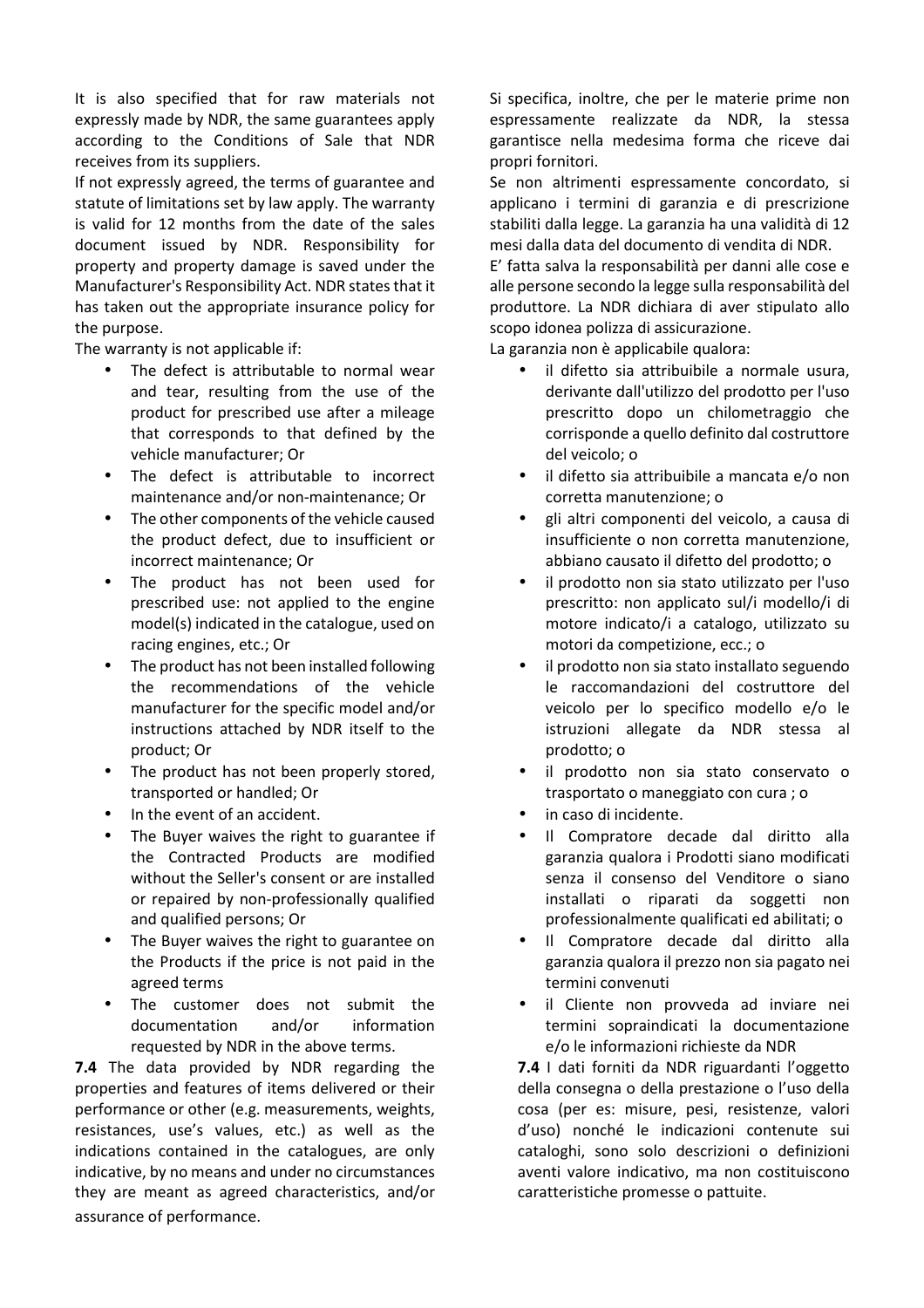They are not legally binding, and do not commit NDR in any way and therefore any responsibility thereof is excluded. The characteristics are deemed valid only if specifically defined in writing as guaranteed characteristics. In the event of a purchase based on samples, such characteristics must be in conformity of the homologated samples.

**7.5** The customer's drawing numbers, codes and/or other indications, relating to details provided by NDR, reported on order confirmations or other business/technical documents, are only indicative and are provided by NDR at the request of the customer for the sole purpose of facilitate computer searches and links. It does not mean that they are known or available to NDR, nor that the details provided have been tested and/or verified and/or otherwise recognized as suitable in relation to the drawings or any other indications provided by the Customer and therefore they do not represent and/or can be meant as an assumption by NDR of responsibility for any reason. The Customer has therefore exclusive responsibility over such data.

**7.6** In the event that the goods are produced and supplied on the basis of drawings, projects, technical indications, provided by the customer, NDR does not guarantee the suitability of the product for the use for which the customer has designed it and subsequently declines any liability for damages that could be suffered by the Customer or by third parties. In this case, the Customer undertakes to absolve NDR undepended of all liability and/or any claims of compensation.

**7.7** Unless otherwise agreed in writing between the Parties, the products are considered compliant, proposable and marketable in the country of residence of the customer. NDR therefore guarantees the Customer only the suitability and marketability of the products in the Customer's State of origin or the State indicated in the delivery documents and / or sales invoice.

Established that Customer undertakes to always inform NDR if he intends to propose and/or sell the Products outside his State of residence and in any case to inform NDR before proceeding, in any event NDR will not be responsible for any proposals, marketing, sales of the Products by the Customer outside of its State; Including any violations and infringement of patents, licenses and / or rights of third parties pertaining to the products supplied by NDR and marked by the Customer in States other than the one in which NDR carried out the supply.

**7.8** NDR and the Customer must always agree on the Territory in which the Customer can propose and market the Products. In the event that the Territory

Non impegnano in alcun modo la NDR ed è quindi esclusa qualsiasi sua responsabilità. Le caratteristiche sono da considerarsi garantite soltanto se espressamente definite tali – dettagliatamente e per iscritto – e, in caso di acquisto in base ai campioni, se il campione omologato le possiede.

**7.5** I numeri di disegno, i codici o altre indicazioni del Cliente, relativi a particolari forniti da NDR, riportati sulle conferme d'ordine o su altri documenti commerciali, hanno solo carattere informativo e sono inseriti da NDR su richiesta del cliente al solo fine di facilitare le ricerche ed i collegamenti informatici. Non significa che essi siano conosciuti o disponibili presso la NDR, né che i particolari forniti siano stati collaudati e/o verificati e/o comunque riconosciuti idonei rispetto ai disegni o alle altre eventuali e diverse indicazioni fornite dal Cliente e pertanto non possono costituire riconoscimento di assunzione di responsabilità per qualsiasi motivo, responsabilità che rimane esclusivamente ed integralmente a carico del Cliente.

**7.6** Nel caso in cui la merce venga prodotta e fornita sulla base di disegni, progetti, indicazioni tecniche, fornite dal cliente, NDR non garantisce l'idoneità del prodotto all'uso per il quale il Cliente lo ha progettato e conseguentemente declina ogni e qualsiasi responsabilità relativamente ai danni che potessero derivare al Cliente o a terzi; in tale ultima ipotesi la committente si impegna a manlevare ed a tenere indenne la NDR da ogni qualsivoglia pretesa risarcitoria.

**7.7** Salvo diverso accordo scritto tra le Parti, i prodotti si intendono conformi, proponibili e commercializzabili nel Paese di residenza del cliente. NDR garantisce pertanto al Cliente unicamente l'idoneità e la commerciabilità dei prodotti nello Stato di appartenenza del Cliente ovvero lo Stato indicato nei documenti di consegna e/o fattura di vendita.

Premesso che il Cliente si impegna sempre ad informare NDR se intende proporre e / o vendere i Prodotti al di fuori del suo Stato di residenza e comunque di informare NDR prima di procedere,

in ogni caso NDR non sarà mai responsabile per eventuali proposte, commercializzazione, vendite dei Prodotti da Parte del Cliente al di fuori del suo Stato, comprese eventuali infrazioni e violazioni di brevetti, licenze e/o diritti di terzi inerenti i prodotti forniti da NDR e trattati dal Cliente in stati diversi da quello in cui NDR ha effettuato la fornitura.

**7.8** NDR ed il Cliente si devono accordare sempre sul Territorio nel quale il Cliente potrà proporre e commercializzare i Prodotti. Nel caso in cui il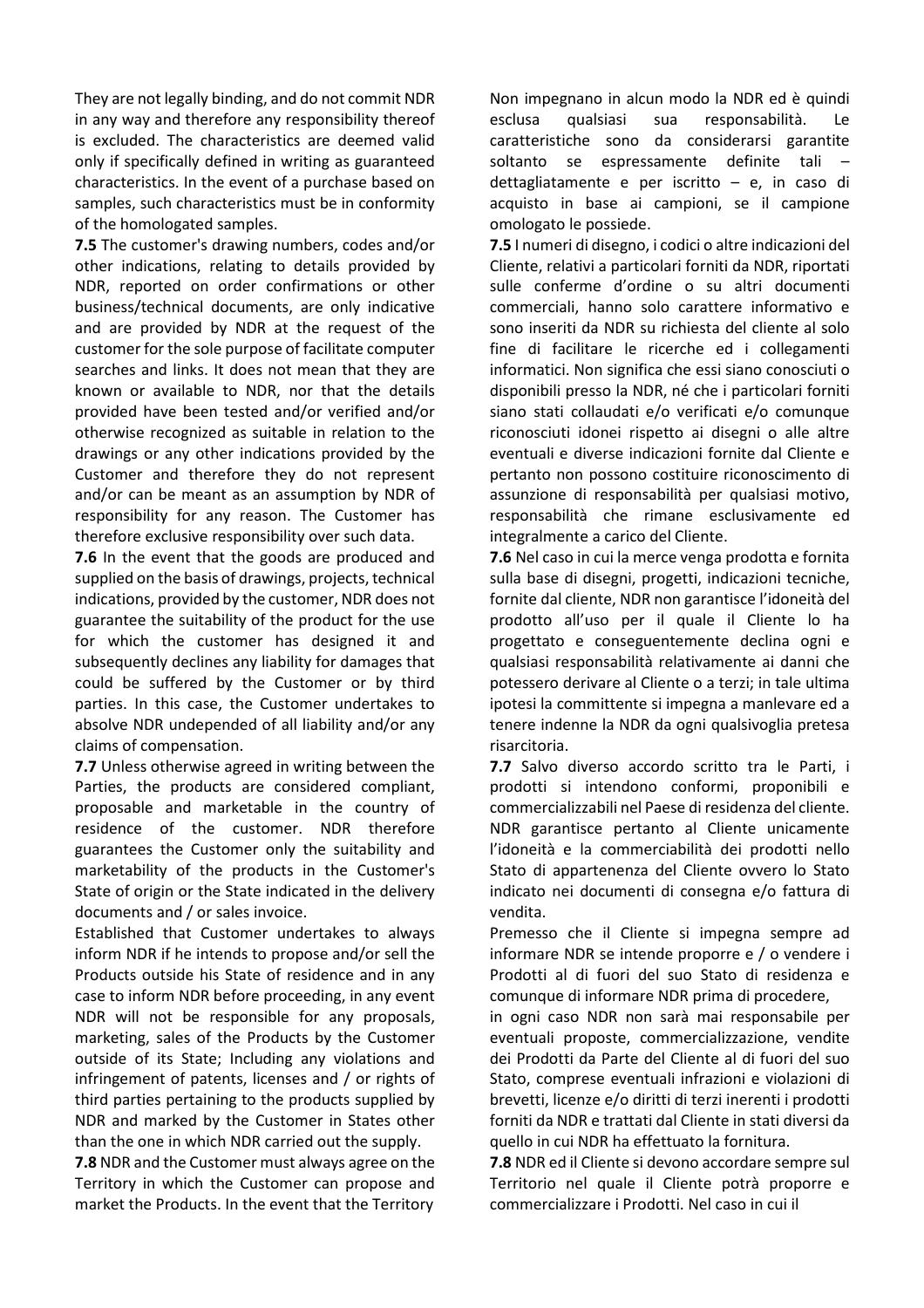is not indicated, the Territory means the State of residence of the Customer.

**7.9** Without prejudice to the liability restrictions contained in these conditions, NDR's liability for damages of any kind, in particular liability arising from the violation of secondary contractual duties and unlawful act, only covers cases where NDR, its employees or our collaborators acted with misconduct or gross negligence. However, NDR's liability is limited to the compensation of typical predictable damage based on the purpose of the contract.

#### **8. DIFFERENT AGREEMENTS**

Agreements other than these sales conditions are valid only if they have been confirmed in writing by NDR. If any term (or part of a term) of an Agreement different than these ICS is illegal or unenforceable, the rest of the Agreement will remain in effect. ICS clauses not mentioned, included or amended in an Agreement different from these ICS will remain valid.

# **9. INTELLECTUAL AND INDUSTRIAL PROPERTY AND PROPERTY RIGHTS**

If the products and related packaging delivered to the Customer are protected by trademarks legitimately used by NDR, the customer is not allowed to remove and/or delete and alter them, partially and / or totally.

The Customer declares to have no rights on trademarks and/or patents used by NDR, nor on technical and commercial information regarding the sale of products that may be communicated to the Customer by NDR, such as drawings, catalogues, technical or commercial documentation.

The customer will not use trademarks or illustrations or drawings that are suitable to cause confusion with the trademarks and badges used by NDR.

#### **10. CONFIDENTIALITY**

Unless otherwise written agreement, the Customer is obliged to treat as 'Confidential' all technical, commercial or other information that he is aware of with reference to the execution of the order.

In particular, all technical information relating to the products sold to the customer will be considered confidential.

All information provided by NDR, including background and contextual written statements, sent to the Customer within 30 days after their disclosure, will also be considered confidential;

Territorio non venga indicato, come Territorio si intende lo Stato di residenza del Cliente.

**7.9** Ferme restando le limitazioni di responsabilità contenute nelle presenti condizioni, la responsabilità di NDR per danni di ogni tipo, in particolare la responsabilità derivante dalla violazione di doveri contrattuali secondari e da atto illecito, comprende solo i casi in cui NDR, i suoi collaboratori o i suoi ausiliari abbiamo agito con dolo o colpa grave. La responsabilità di NDR è comunque limitata al risarcimento del danno tipico prevedibile in base allo scopo del contratto.

# **8. PATTI CONTRARI**

Pattuizioni diverse dalle presenti condizioni di vendita sono valide solo se sono state confermate per iscritto da NDR. Se qualsiasi termine (o parte di un termine) di un Accordo diverso da questi CGVI è illegale o inapplicabile, il resto dell'Accordo rimarrà in vigore. Le clausole delle CGVI non menzionate, incluse o modificate in un Accordo diverso da questi CGVI rimarranno valide.

# **9. DIRITTI DI PROPRIETÀ INTELLETTUALE E DI PRIVATIVA INDUSTRIALE**

Qualora i prodotti e i relativi imballaggi consegnati al Cliente siano contraddistinti da marchi legittimamente utilizzati da NDR, il Cliente non potrà rimuoverli , né cancellarli, né alterarli, parzialmente e/o totalmente.

Il Cliente dichiara di non essere titolare di alcun diritto sui marchi e/o brevetti utilizzati da NDR e sulle informazioni tecniche e commerciali relative alla vendita dei prodotti eventualmente comunicategli da NDR, quali, in via esemplificativa, disegni, cataloghi, documentazioni tecniche o commerciali. Il Cliente non utilizzerà marchi o segni distintivi idonei a produrre confusione con i marchi e i segni distintivi utilizzati da NDR.

#### **10. RISERVATEZZA**

Salvo diverso accordo scritto, il Cliente si obbliga a trattare come 'Confidenziali' tutte le informazioni tecniche, commerciali o di altra natura di cui venga a conoscenza con riferimento all'esecuzione dell'ordine. In particolare, saranno ritenute Confidenziali tutte le informazioni tecniche inerenti ai prodotti venduti al Cliente. Saranno altresì ritenute Confidenziali tutte le informazioni così definite da parte di NDR, anche mediante dichiarazione scritta contestuale, o inviata al Cliente entro i 30 giorni successivi alla loro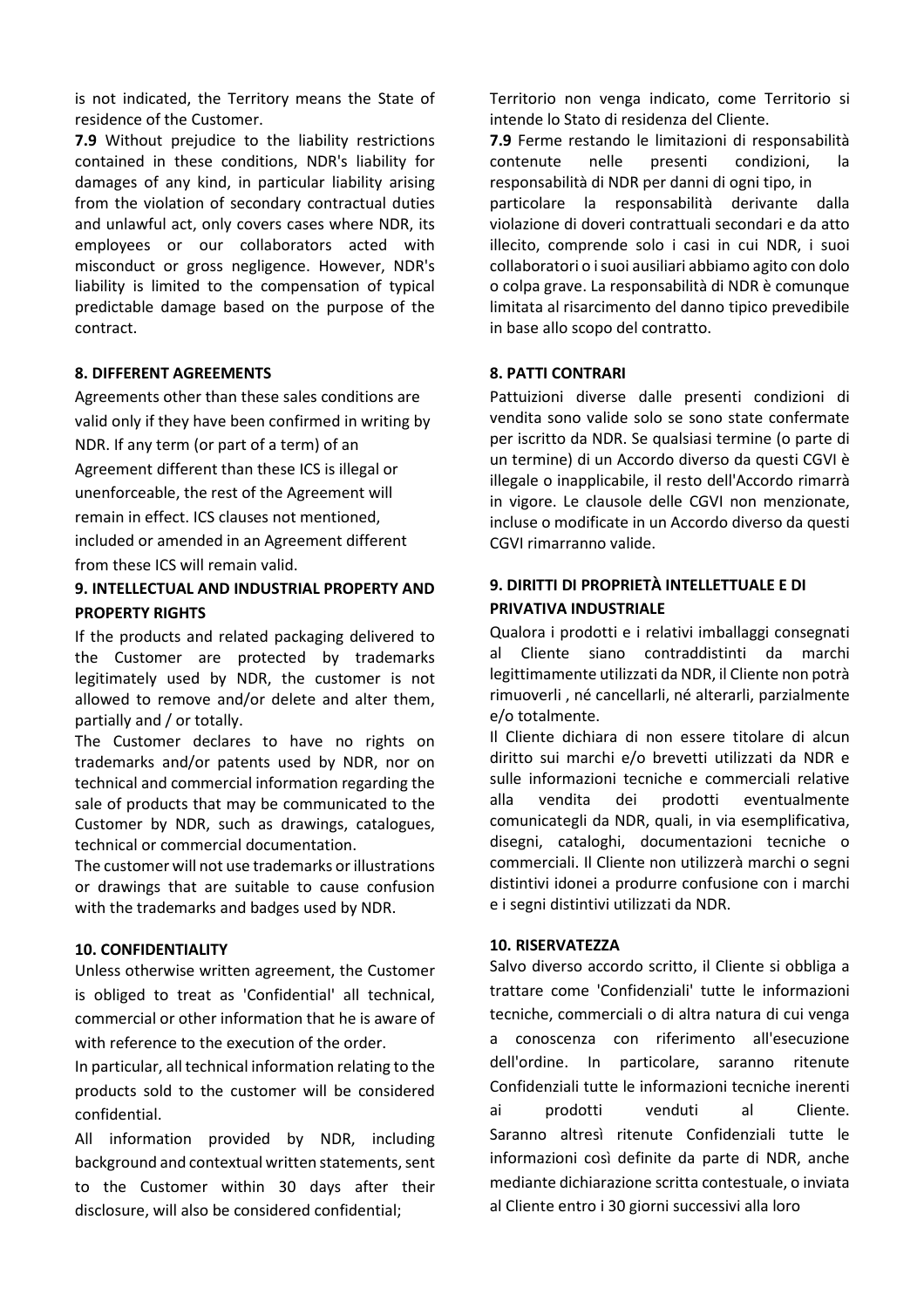pending this term, the information that NDR will communicate to the Customer will remain temporarily Confidential. The Customer commits and therefore is not allowed to disclose Confidential Information to a third party for the duration of the contractual relationship and for the 10 years following the date of the termination of the Agreement and/or after any waiver or release of any sort. The Customer is obliged to keep the confidential information and any documents related to it for the duration of the contractual relationship, and is allowed to disclose it only to its staff who need that information for consultation purposes or for the sale of the products purchased from NDR.

The Customer will be able to freely use the technical information received by NDR if the Customer provides written proof that:

**(i)** this information was already explicitly available in the public domain at the time of their disclosure; Or **(ii)** this information had been legitimately communicated to the Customer by third parties authorised to disclose them; Or

**(iii)** at the time of their communication, this information had already been independently developed by its staff through the processing of public domain data.

At the end of the contractual relationship with NDR, or at NDR's request, the Customer is obliged to return to NDR all documentation relating to confidential information meant under this clause, without exception.

#### **11. FORCE MAJEURE**

NDR is not liable nor takes responsiblity for defaulting on the obligations provided in the contract and in these ICS, in the event that such default has been caused by events beyond its control, unpredictable and unavoidable, i.e. for illustrative purposes only, but not limited to: declared and non-declared wars, natural cataclysms, explosions, fires and destruction, earthquakes, lightning, boycotts, riots, strikes and embargos of all kinds, acts of the Public Authorities legitimate or not.

If the force majeure event or its effects persist for a period of more than 120 days, each party will be able to withdraw by means of a simple written

comunicazione; durante tale termine le informazioni che NDR comunicherà al Cliente rimarranno temporaneamente Confidenziali.

Il Cliente dovrà mantenere riservate e pertanto non potrà divulgare a terzi le Informazioni Confidenziali per tutta la durata del rapporto contrattuale e per i 10 anni successivi alla data di sua risoluzione e/o estinzione per qualsiasi causa.

Il Cliente si obbliga a custodire le informazioni Confidenziali e ogni documento ad esse inerente per tutta la durata del rapporto di contrattuale, permettendone la consultazione soltanto al proprio personale che necessiti di tali informazioni per la vendita dei prodotti acquistati da NDR.

Il Cliente potrà utilizzare liberamente le informazioni tecniche ricevute da NDR, qualora fornisca la prova scritta che:

 **(i)** queste informazioni erano già di pubblico dominio al momento della loro comunicazione; o

**(ii)** queste informazioni gli siano state legittimamente comunicate da terzi autorizzati a divulgarle; o

**(iii)** al momento della loro comunicazione, queste informazioni erano già state autonomamente sviluppate dal suo personale attraverso l'elaborazione di dati di pubblico dominio.

Alla scadenza del rapporto contrattuale con NDR, o a richiesta di quest'ultima, il Cliente è obbligato a restituire a NDR tutta la documentazione inerente alle informazioni Confidenziali custodita ai sensi del presente articolo.

#### **11. FORZA MAGGIORE**

NDR non sarà responsabile per inadempimento delle obbligazioni previste nel contratto e nelle presenti CGVI, qualora detto inadempimento sia stato provocato da eventi al di fuori del suo controllo, non prevedibili e non evitabili, quali in via puramente esemplificativa e non esaustiva: guerre dichiarate e non, cataclismi naturali, esplosioni, incendi e distruzioni, terremoti, fulmini,boicottaggi, sommosse, scioperi, embarghi e serrate di ogni genere, atti della Pubblica Autorità legittimi o meno.

Qualora l'evento di forza maggiore o i suoi effetti permangano per un periodo superiore a 120 giorni, ciascuna parte potrà recedere mediante semplice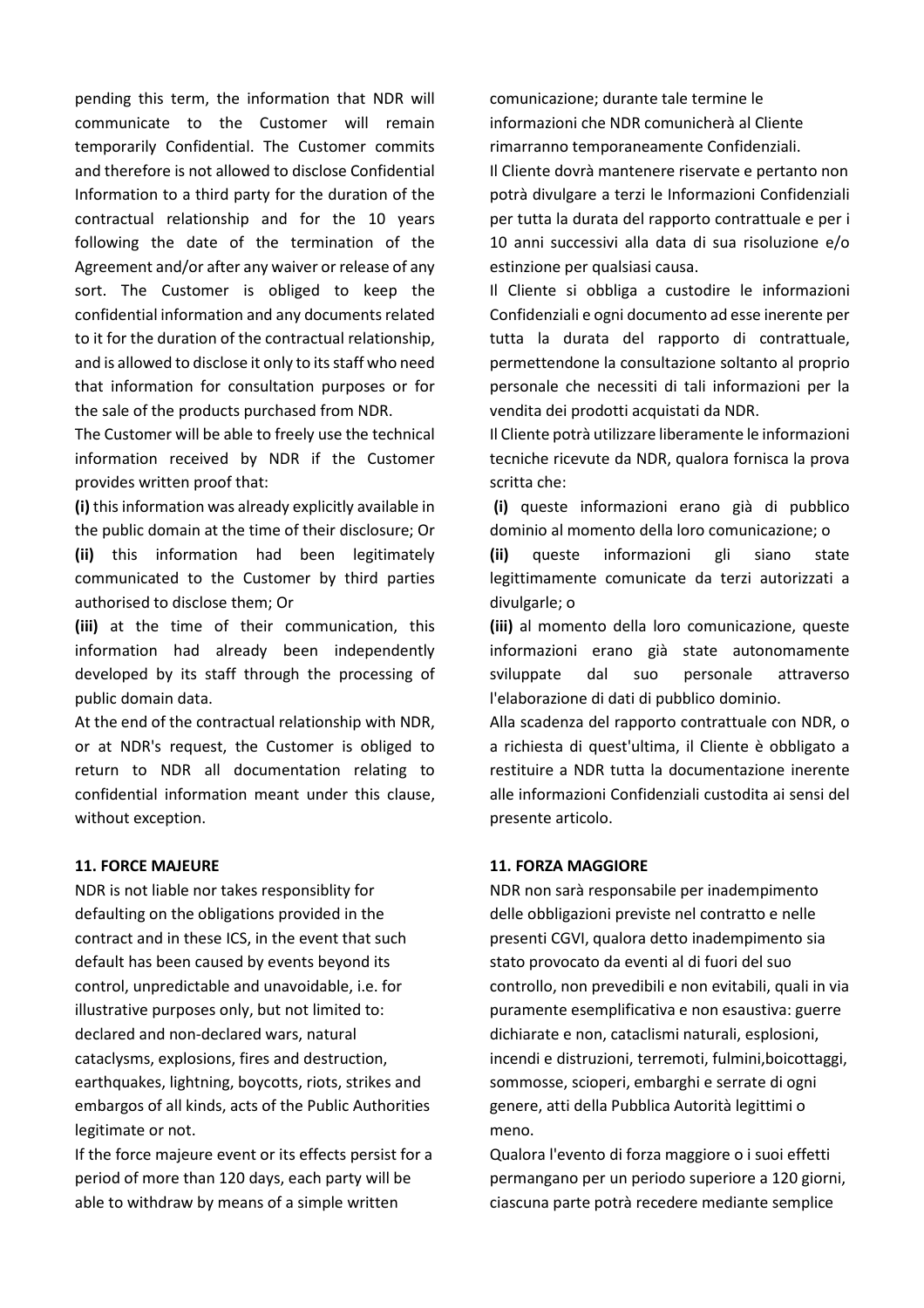communication to the other party, without any obligation to notice and without anything due to the other party or to compensation for withdrawal, or as compensation for damages.

# **12. GROUNDS FOR WITHDRAWAL**

NDR has right to withdraw from the contract with immediate effect, by written notice to the Customer, without notice and with no obligation or compensation of any kind to the Customer in the event of:

(i) disruption or interruption of the activity, or sale of the Customer's business to other parties; or (ii) rent and/or full or partial divestment of the business of the Client; or

(iii)Customer's declaration of bankruptcy; seizure ; receivership ; controlled administration or or

opening of any insolvency proceedings against the Customer; or

(iv) opening of any competitive activity by Client against NDR.

(v) In the event of insolvency and/or late payment of the Customer

# **13. APPLICABLE LAW**

version will prevail

These ICS are governed by the United Nations Convention on the International Sales of Goods (Vienna 1980) and, with respect to questions not covered by such Convention by the laws of Italy. In case of differences and/or misunderstandings and/or disagreements between the Italian version of this document and the English version, the Italian

#### **14. PLACE OF JURISDICTION AND LANGUAGE**

For each dispute will be exclusively competent the Court of Turin, NDR at his sole discretion may submit the dispute before other competent Place of Jurisdiction or to the ordinary ritual Arbitration by law or Expedite Arbitration, depending on the value according to the Regulations of the Arbitration Chamber of Piedmont in Turin. The language used will be Italian, except for NDR to opt for a different language

#### **15. MISCELLANEOUS**

**15.1** The supply contracts regulated by these ICS will be carried out at the headquarters of NDR S.r.l in Stradale Circonvallazione 16, (10060) Bricherasio, Turin (Italy)

**15.2** Non-exercise total and/or partial exercise of the rights as well as the delayed total and/or partial exercise of the rights covered under these Terms will not constitute a waiver of those rights or any other rights mentioned here.

comunicazione scritta all'altra parte, senza obbligo di preavviso e senza che nulla sia dovuto all'altra parte né a titolo di corrispettivo per il recesso, né a titolo di risarcimento danni.

# **12. CAUSE DI RECESSO**

NDR avrà diritto di recedere dal contratto mediante comunicazione scritta al Cliente, senza preavviso e senza che nulla sia a quest'ultimo dovuto a titolo di indennizzo per il recesso o a titolo di risarcimento danni, in caso di:

(i) interruzione o sospensione dell'attività del Cliente o cessione dell'attività del Cliente a Terzi ; o (ii) affitto e/o cessione totale o parziale del ramo d'azienda del Cliente; o

(iii) dichiarazione di fallimento, amministrazione controllata, sequestro, pignoramento, o apertura di qualsiasi procedura concorsuale a carico del Cliente; o

(iv)apertura da parte del Cliente di qualsiasi attività competitiva rispetto a NDR.

(v)In caso di insolvenza e / o ritardo nel pagamento del Cliente

# **13. LEGGE APPLICABILE**

Queste CGVI sono regolate dalla Convenzione delle Nazioni Unite sulle vendite internazionali di merci (Vienna 1980) e per le questioni non coperte da tale Convenzione dalle leggi italiane.

In caso di differenze e/o contrasti tra la versione in italiano di questo documento e quella in inglese, la versione in italiano prevarrà.

# **14. FORO COMPETENTE E LINGUA**

Per ogni controversia sarà esclusivamente competente il Tribunale di Torino, fatta salva la facoltà di NDR di adire ogni altro foro competente o sottoporre la controversia ad arbitrato rituale ordinario di diritto o di arbitrato rapido di equità a seconda del valore secondo il Regolamento della Camera Arbitrale del Piemonte in Torino. La lingua utilizzata sarà l'Italiano, salvo facoltà di NDR di optare per una lingua differente.

#### **15. VARIE**

**15.1** I contratti di fornitura regolati dalle presenti CGVI si intendono eseguiti presso la sede di NDR S.r.l in Stradale Circonvallazione 16, (10060) Bricherasio, Torino (Italia) .

**15.2** Il mancato esercizio totale e/o parziale come anche il ritardato esercizio totale e/o parziale dei diritti contemplati nelle presenti Condizioni non costituiranno una rinuncia della medesima a tali diritti o ad ogni altro diritto ivi menzionato.